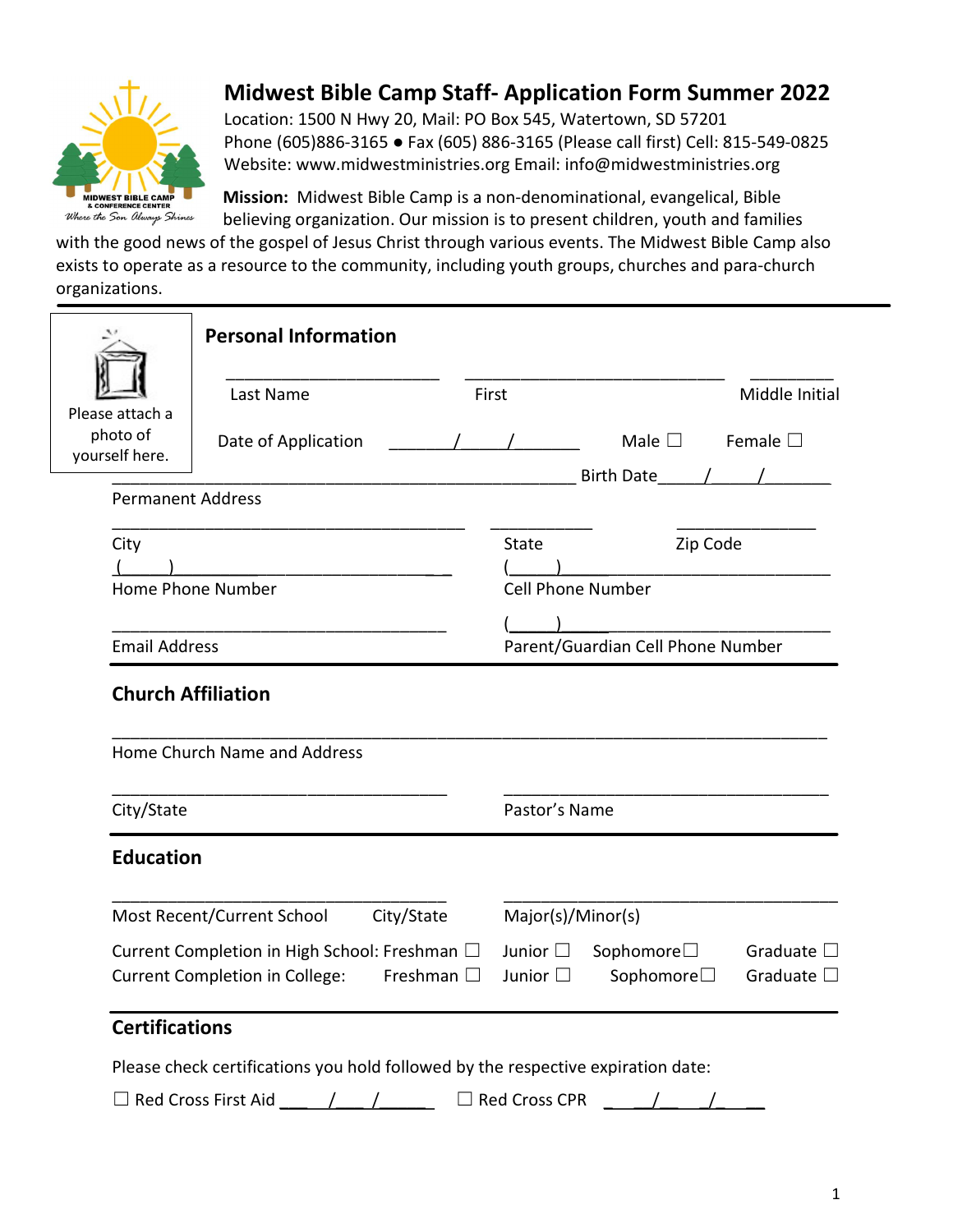# Positions Please choose up to 3 positions marking 1, 2, and/or 3 in order of preference. Music Team is assumed to fulfill one of the other listed positions.  $\square$ Jr. Boys Camp Counselor  $\square$  Sr. Boys Camp Counselor  $\square$  Jr. Girls Camp Counselor ☐ Sr. Girls Camp Counselor ☐Children's Activities Director ☐Teen's Activities Director ☐Kitchen Assistant ☐Maintenance Assistant ☐Campfire musician Please list other related gifts/talents: Camp Related Skills and Interests What musical Instruments do you play? Would you bring them to use at camp?  $\Box$  Yes  $\Box$  No What other hobbies or skills do you have? \_\_\_\_\_\_\_\_\_\_\_\_\_\_\_\_\_\_\_\_\_\_\_\_\_\_\_\_\_\_\_\_\_\_\_\_\_\_\_\_\_\_\_\_\_\_\_\_\_\_\_\_\_\_\_\_\_\_\_\_\_\_\_\_\_\_\_\_\_\_\_\_\_\_\_\_\_\_ Previous Bible Camp Experience Please include camps you worked at as staff or attended as a camper, beginning with most recent. **Camp Name Camp Name Position Position Position Position Years Attended**  $\overline{\phantom{a}}$  , and the contract of the contract of the contract of the contract of the contract of the contract of the contract of the contract of the contract of the contract of the contract of the contract of the contrac \_\_\_\_\_\_\_\_\_\_\_\_\_\_\_\_\_\_\_\_\_\_\_\_\_\_\_\_\_\_\_\_\_\_\_\_\_\_\_\_\_\_\_\_\_\_\_\_\_\_\_\_\_\_\_\_\_\_\_\_\_\_\_\_\_\_\_  $\mathcal{L}_\mathcal{L} = \mathcal{L}_\mathcal{L} = \mathcal{L}_\mathcal{L} = \mathcal{L}_\mathcal{L} = \mathcal{L}_\mathcal{L} = \mathcal{L}_\mathcal{L} = \mathcal{L}_\mathcal{L} = \mathcal{L}_\mathcal{L} = \mathcal{L}_\mathcal{L} = \mathcal{L}_\mathcal{L} = \mathcal{L}_\mathcal{L} = \mathcal{L}_\mathcal{L} = \mathcal{L}_\mathcal{L} = \mathcal{L}_\mathcal{L} = \mathcal{L}_\mathcal{L} = \mathcal{L}_\mathcal{L} = \mathcal{L}_\mathcal{L}$ Background Information Have you ever been convicted of a felony?  $\Box$  Yes  $\Box$  No Have you ever been convicted of a child abuse or any sexual offense? ?  $\Box$  Yes  $\Box$  No Are you willing to participate in a criminal background check?  $\Box$  Yes  $\Box$  No References

Please list three people you will be using as references. References should not be family members or close friends in order to guarantee an objective response.

| Reference Name | Phone Number |       | Relationship |
|----------------|--------------|-------|--------------|
| Address        | City         | State | Zip          |
|                |              |       |              |
| Reference Name | Phone Number |       | Relationship |
| Address        | City         | State | Zip          |
|                |              |       |              |
| Reference Name | Phone Number |       | Relationship |
| Address        | City         | State | Zip          |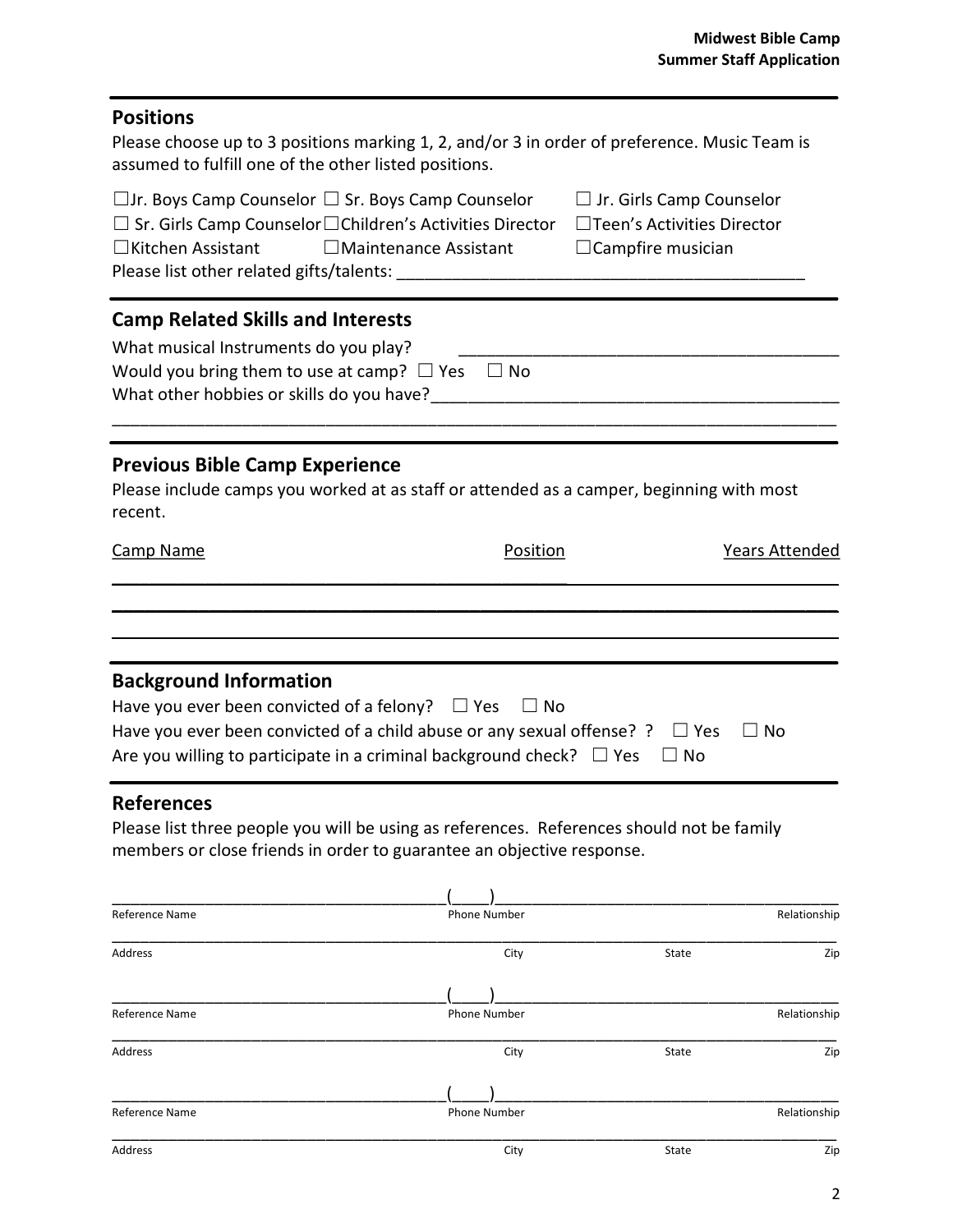### Essay Questions

Please indicate your responses to these questions (you may use a separate page and attach it to this application.)

- 1. Describe your faith journey and what a relationship with Jesus Christ means to you.
- 2. What strengths would you bring with you to MWBC?
- 3. What is the greatest weakness you would carry with you to MWBC?
- 4. Do you have any questions or concerns that you would like us to address?

#### Two events to serve:

### June 20 – June 23 and June 26 – June 29 Summer Camp Schedules

Day 1: 3:00 PM - Camp Staff Meeting (Required for all Camp workers)

5:00 PM – Evening Meal

7:00 PM – Opening Service, 9:00 PM Canteen, 10:30 PM Evening Devotions, 11:00 PM Lights Out.

#### Days 2-4:

7:00 AM Rising Bell, 7:30 AM Morning Devotions, 8:00 AM Flag Ceremony – Breakfast, 9:30 AM Kids Camp for Children, 10:00 AM Devotions for Youth and Adults, 11:00 AM Free Time, Noon: Dinner, 1:00-5:00 PM Free Time, 5:00 PM Supper, 7:00 PM Evening Service, 8:30 PM Canteen, 9:30 PM Evening Devotions, 10:00 PM Lights Out.

Closing Days: All daily activities will continue as above. Evening schedule consist of 5:00 PM-7:30 PM Closing Ceremony Cookout and Activities, 7:30 PM Closing Service, 9:00 PM Canteen All staff members are required to be present for each event, particularly evening services. No staff members are allowed to leave the grounds without receiving prior permission from Hank. Counselors and Activities Coordinators will be paid based on working the full camp week, from first day registration through noon the following day of camp end.

| Are you able to attend the entire staff training and summer camping season? $\square$ Yes $\square$ No |  |
|--------------------------------------------------------------------------------------------------------|--|
| (If no, please list specific dates and explain reasons)                                                |  |